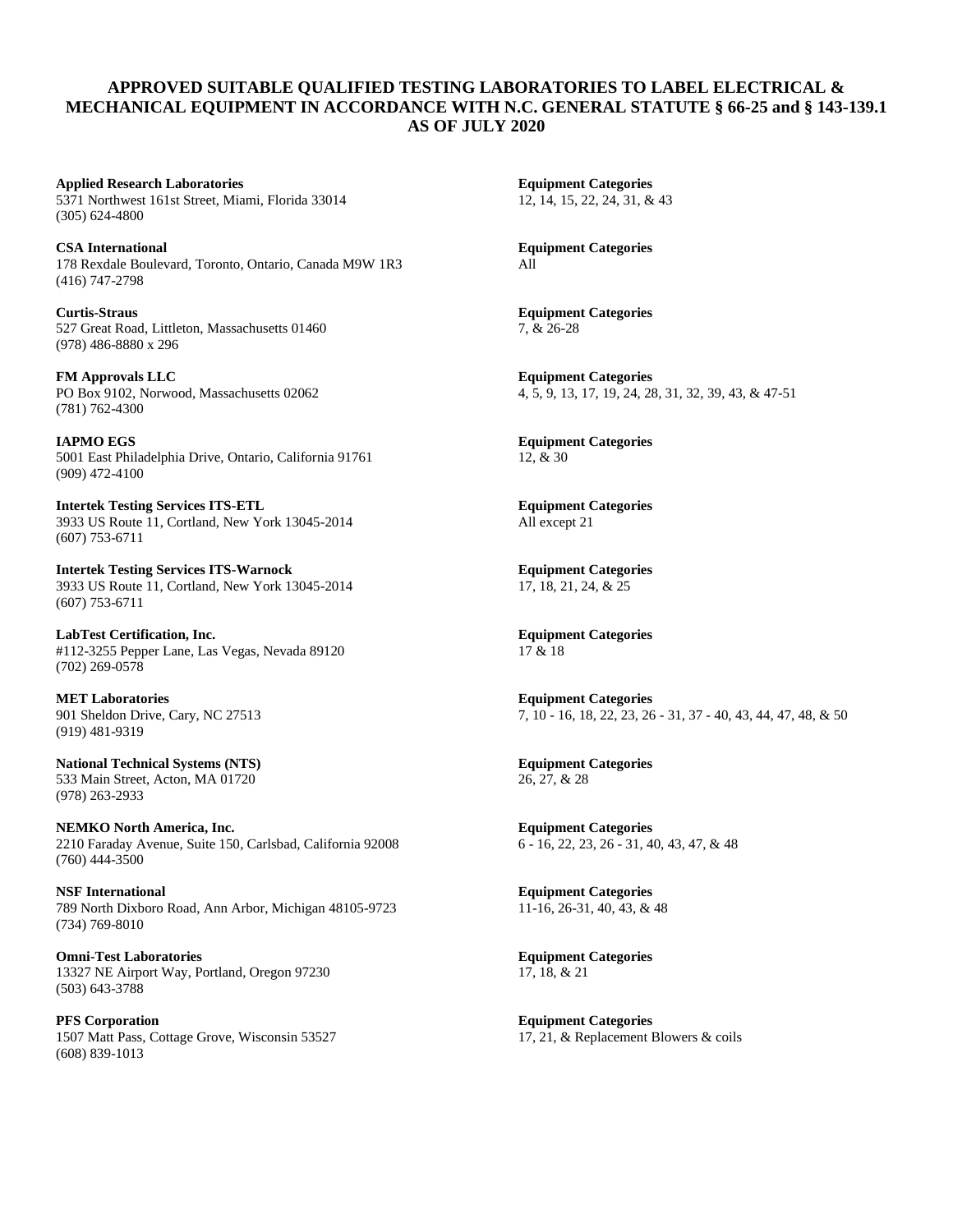**QPS Evaluation Services, Inc. Equipment Categories** 1501 Valley Creek Drive, Hillsborough, North Carolina 27278 6-12, 14-16, 22, 23, 26-29, 31, 36, 39, 40, 43, 46-48, 50, & 51 (919) 414-5381

**RADCO**<br>3220 East 59th Street, Long Beach, California 90805 **Equipment Categories**<br>17, 18, & Replacement blowers & coils 3220 East 59th Street, Long Beach, California 90805 (310) 272-7231

**Salus Engineering International Equipment Categories** 3004 Scott Boulevard, Santa Clara, California 95054 16, 28, 37, 43, & 50 (408) 235-8831

**SGS Consumer Testing Services**<br>
620 Old Peachtree Road, Suite 100, Suwanee, GA 30024<br>
1-5, 9-16, 22, 26-31, 33, 35-41, 43, 47-48, & 50-51 620 Old Peachtree Road, Suite 100, Suwanee, GA 30024 (770) 570-1800

**SolarPTL, LLC Equipment Categories** 1107 West Fairmont Drive, Tempe, AZ 85282 4 (480) 966-1700

**Southwest Research Institute** <br> **Equipment Categories** 6220 Culebra Road, San Antonio, Texas 78238-5166 4 (210) 684-5111

**TUV SUD America Equipment Categories** (978) 573-2530

**TUV Rheinland of North America Equipment Categories** 762 Park Avenue, Youngsville, North Carolina 27596 7-9, 11-14, 16, 26-29, 31, 40, 43, 47-48, & 50 (919) 554-3668

**Underwriters Laboratories, Inc. Equipment Categories**<br>
12 Laboratory Drive, RTP, North Carolina 27709 **All** 12 Laboratory Drive, RTP, North Carolina 27709 (919) 549-1400

10 Centennial Drive, Peabody, MA 01960 4-8, 10-20, 22, 23, 26-29, 31, 35, 36, 38, 39, 43, 46-48, & 50